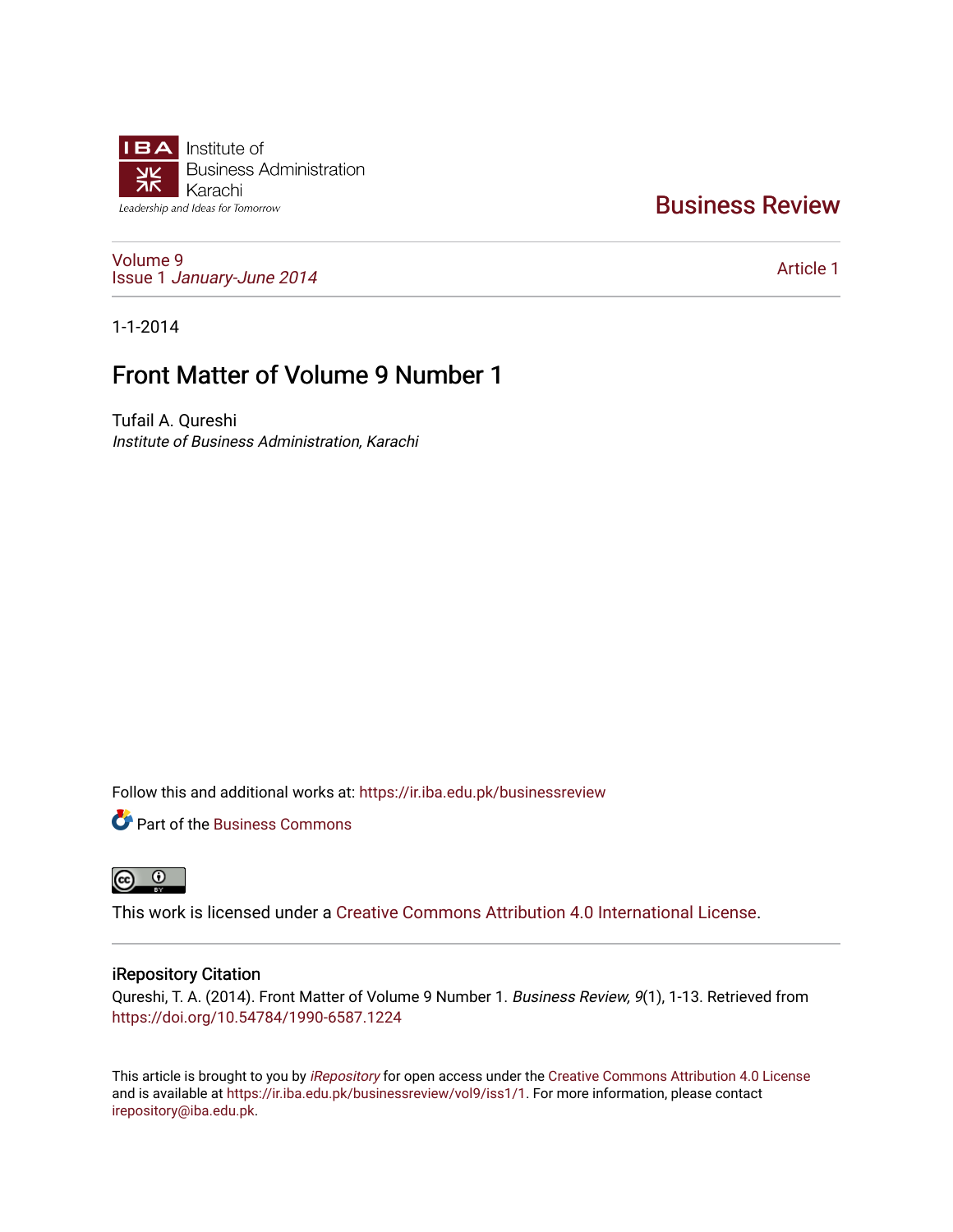ISSN 1990-6587

Volume 9 Numbe  $r1$  J

anuary - June 2014

# **Business Review**

**Leadership and Ideas for Tomorrow** 



# RESEARCH JOURNAL  $\circ f$ THE INSTITUTE OF BUSINESS ADMINISTRATION **KARACHI-PAKISTAN**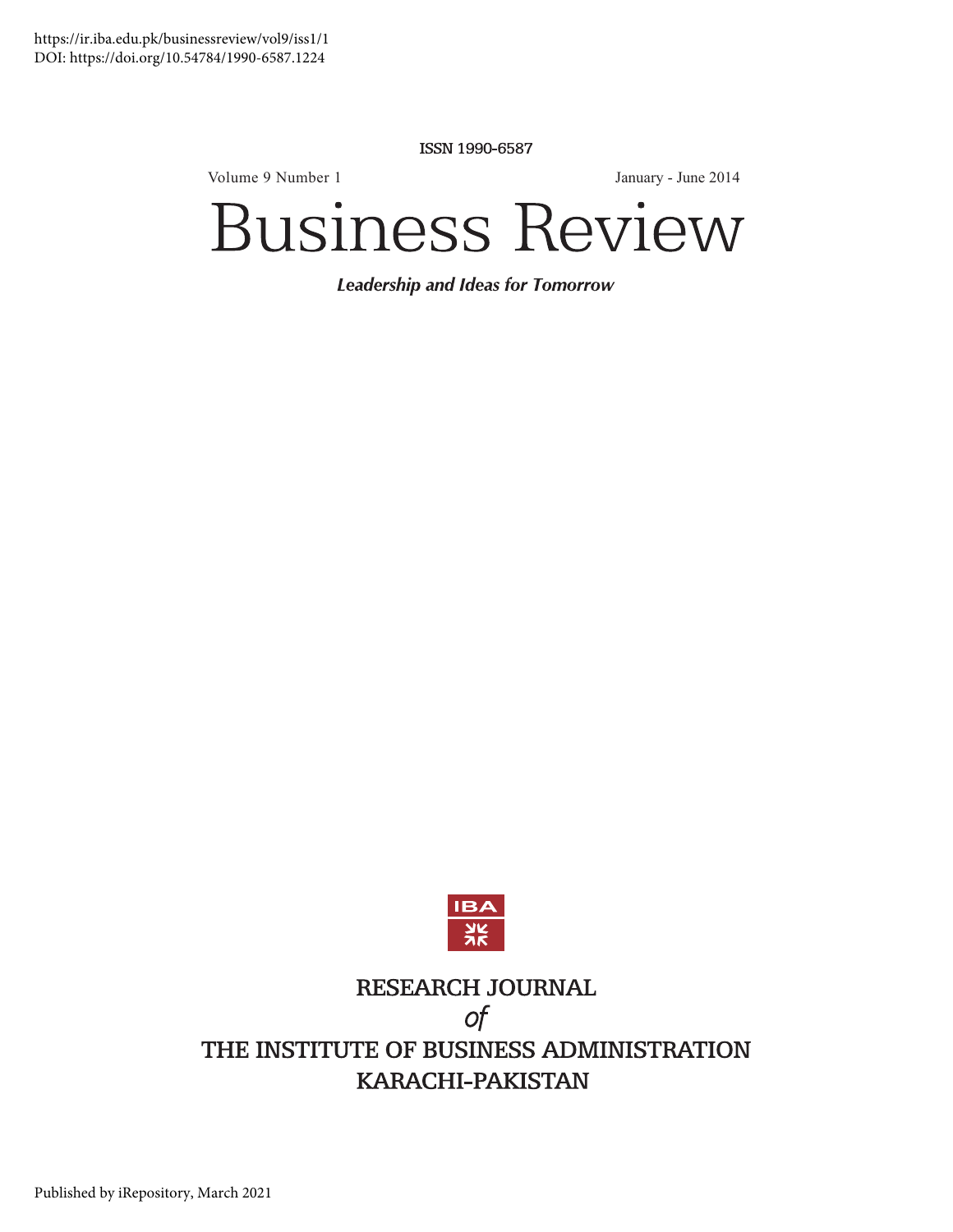

# **BUSINESS REVIEW**

Volume 9 Number 1 January - June 2014

# **INTERNATIONAL EDITORIAL BOARD**

**Ishrat HUSAIN** 

**Tufail A. QURESHI** 

Chairman Board of Editors

Editor

**Arun Diwaker Nath BAJPAI** 

**Deepak KAPUR** Institute of Management Technology Ghaziabad, UP, India Khurshid M. KIANI Bang College of Business, Almaty Republic of Kazakhstan S.W.S.B. DASANAYAKA University of Moratuwa, Sri Lanka **Menno ADEN** Technische University, Dortmund Germany **Liu Jun YING** Jinanjin University, Jian Jin, China Naved AHMED Institute of Business Administration, Karachi, Pakistan M. Aminul ISLAM University Sain, Malaysia **Bettina ROBOTKA** Humbolt University, Berlin Germany **Akif HASSAN** Igra University, Karachi-Pakistan **Khursheed OMER** University of Houston, Downtown Texas USA Zeenat ISMAIL Institute of Business Administration, Karachi-Pakistan Huma BAQAI

Institute of Business Administration, Karachi, Pakistan

Rani Durgavati University, Jabalpur, (MP) India **Talat A. WAZARAT** Institute of Business Administration Karachi-Pakistan Shamas-ur-Rehman TOOR University of New South Wales, Australia Khadiia Malik BARI Institute of Business Administration Karachi-Pakistan **Ahmed Audu MAIYAKI** Bayero University, Kano Nigeria **Agung NUGROHO** Atma Jaya Cotholic University, Jakarta, Indonesia **Faisal Manzoor ARAIN** Southern Alberta Institute of Technology Canada **Low Sui PHENG** National University of Singapore **Badar Alam IQBAL** Aligarh Muslim University Aligarh, (UP) India **Abdul RASHID** Intrnational Islamic University, Islamabad-Pakistan Mirza Sardar HUSSAIN Institute of Business Administration, Karachi-Pakistan Nadir Ali KOLACHI Sky Line University, U.A.E

Business Review is a peer reviewed bi-annual research journal of the Institute of Business Administration (IBA) Karachi. It is recognized by the Higher Education Commission (HEC) of Pakistan and is internationally abstracted/ indexed in the Journal of Economic Literature (JEL) and EBSCO database.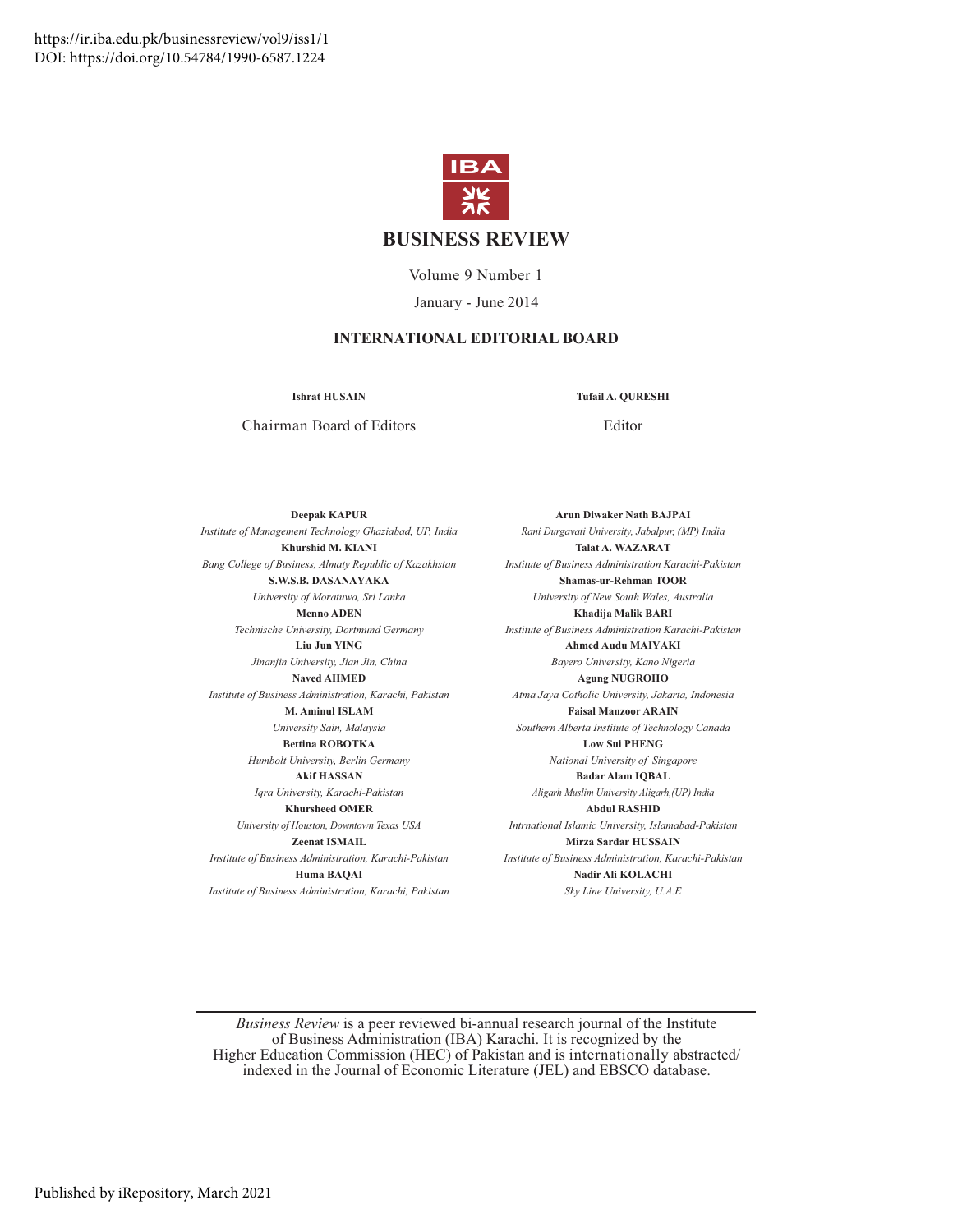# **BUSINESS REVIEW**



# **RESEARCH JOURNAL**  $\boldsymbol{\theta}$ **THE INSTITUTE OF BUSINESS ADMINISTRATION KARACHI - PAKISTAN**

Published by iRepository, March 2021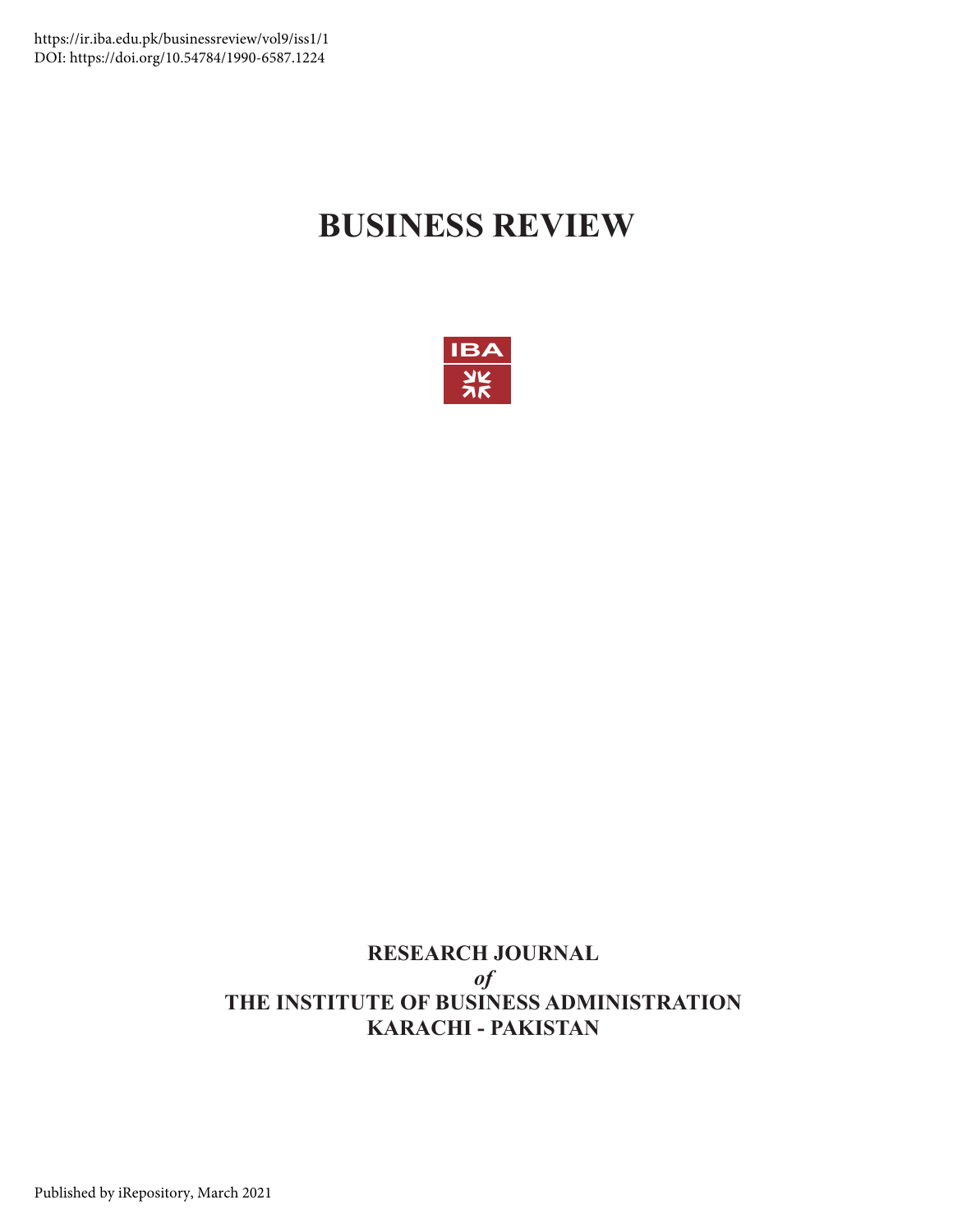Volume 9 Numbe



anuary - June 2014

# **CONTENTS**

| <b>Editorial Perspective</b>                                                                                                                                                     | $\mathbf{1}$ |
|----------------------------------------------------------------------------------------------------------------------------------------------------------------------------------|--------------|
| <b>ARTICLES</b>                                                                                                                                                                  |              |
| A Study of Environmental Constraints faced by Public Private Partnership (PPP)<br>in India and The Road to a Framework for Successful Implementation of PPP Project<br>M.S. Khan | 14           |
| Determinants of Trade Balance: A Comparison between Pakistan and India<br>Aurangzeb, Khola Asif                                                                                  | 33           |
| The Impact of National And Organizational Cultural Differences on<br>International Joint Venture Performance<br><b>Rizwan Tahir</b>                                              | 47           |
| Interdependence of Value Chain Links: A Tale of Three Cities<br>Muhammad Rizwan Saleem Sandhu, Muhammad Zaheer                                                                   | 64           |
| Perceived Importance of Job Analysis Influencing Motivation And<br>Competencies Among Blue-collar And White-collar Employees<br>A.K.M. Mominul Haque Talukder                    | 79           |
| <b>DISCUSSION</b>                                                                                                                                                                |              |
| Educational Poverty by Design: A Case of Mismanagement of National Resources<br>Nisar Ahmad                                                                                      | 92           |
| Learning New Management Viewpoints: Recontextualizing<br>Strategic Leadership in Global and Regional Context<br>Ahmad Raza, Hasan Sohaib Murad                                   | 103          |
| <b>CASE STUDY</b>                                                                                                                                                                |              |
| Lays Halal/Haram Crisis<br>Jami Moiz, Nida Aslam Khan                                                                                                                            | 110          |
| <b>BOOK REVIEW</b>                                                                                                                                                               |              |
| The African Genius: An Introduction to African Cultural and Social History,<br><b>Basil Davidson</b><br>Tufail A. Qureshi                                                        | 119          |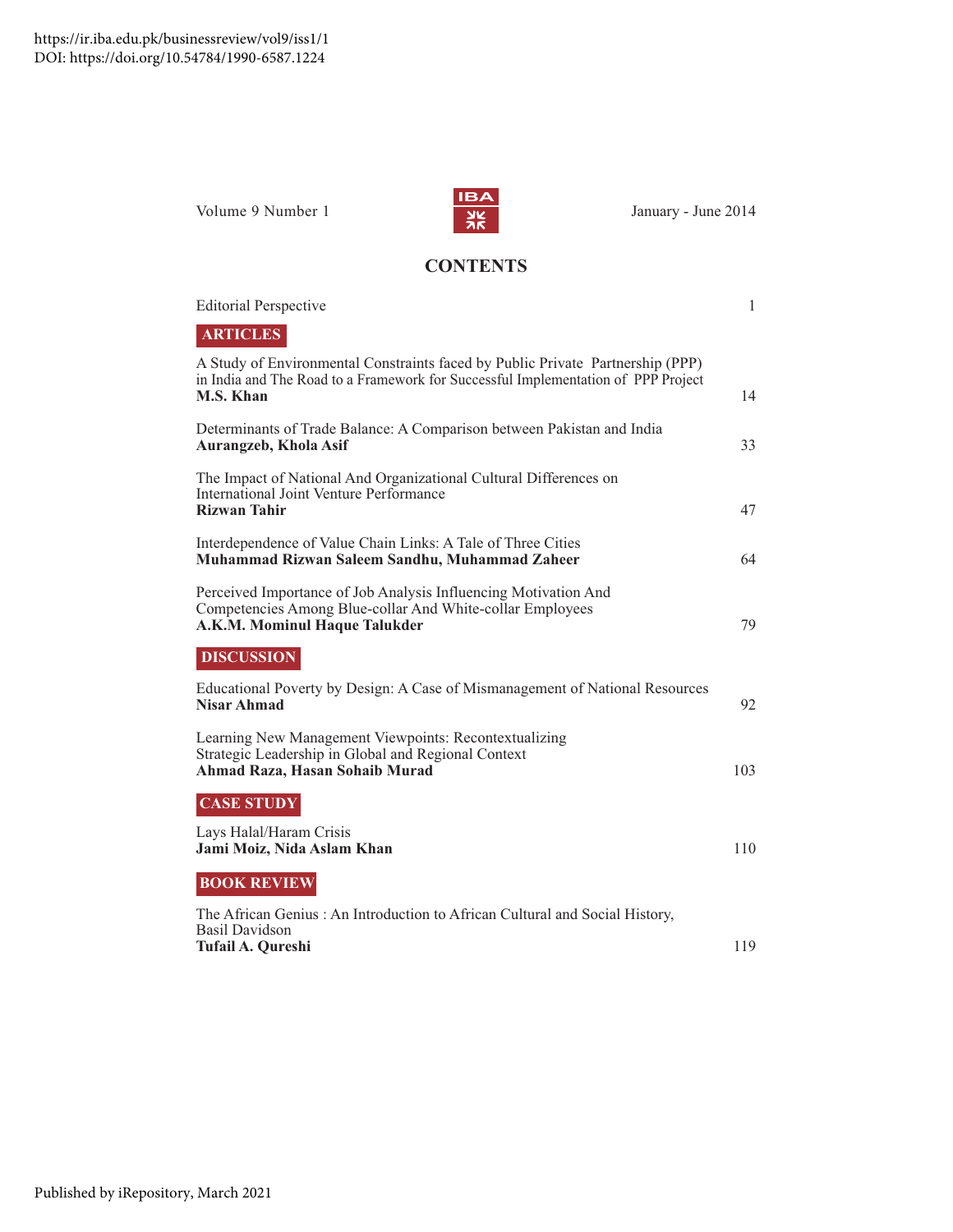# **Editorial Perspective**

**World within World**: Adjacent Realities

. . . the world does not merely have one meaning, the one disclosed by the sciences. The meaning of the world disclosed by the sciences is merely one among many. This meaning clings to the questioning attitude that is specifically proper to the sciences. The everyday world of life (*Lebensewelt)* however, is infinitely richer, for man is involved in the world through innumerable attitudes, so that innumerably many meanings impose themselves upon him.

Luijpen, W.A. *Phenomenology and Metaphysics,* p. 62

In his autobiography, *World within World,* Stephen Spender writes: "I do not know whether it is usual to teach philosophy as I was taught it." $\ldots$  (p. 36). It is a fraught question, if it is a question, not so much for academic reasons as for political ones. It is a vexing question, not for political reasons but for pedagogical ones. In any case, it is a good question and the answer depends on whom you ask. In *Corporate Pakistan*, for instance, it will be more appropriate to ask whether in our institutions of higher education philosophy is taught at all. In our barren academic landscape to find one good student of philosophy is good luck, to find two is very good luck but to find more than two is witchcraft. In 66 years of our chequered history, how many leaders have we produced? They we could admire and respect as men of wisdom and sagacity, knowledge and virtue, dignity, integrity and character?

We have not produced many because we do not need any. And yet our corporate landscape is so overcast with adroit minds, excited gibberish and animated vulgarity. We live in times of celebrations, celebrating our liberation from rational, civilized and cultural, ethical and moral constraints. These are the times to mourn the sad demise of discourse, the times when intellectual leaders and mentors dither and dare not to think, much less to speak. In times such as these, caution and expediency puts us to sleep, rather than rousing us from dogmatic slumber. We do not ask many a questions, for fear of painful answers. We need to wake up:

> To find that the utmost reward Of daring should be still to dare *Trial by Existence:* Robert Frost

To find, by reimagining the Corporate World, that in such visualization experiences, many layers exist in a single image, converging upon a wide variety of subjects – family and school, ethics and morality, politics and culture, present and future, fate and destiny, life and death, acquiescence and creative rage – layers within layers, world within world.

**1**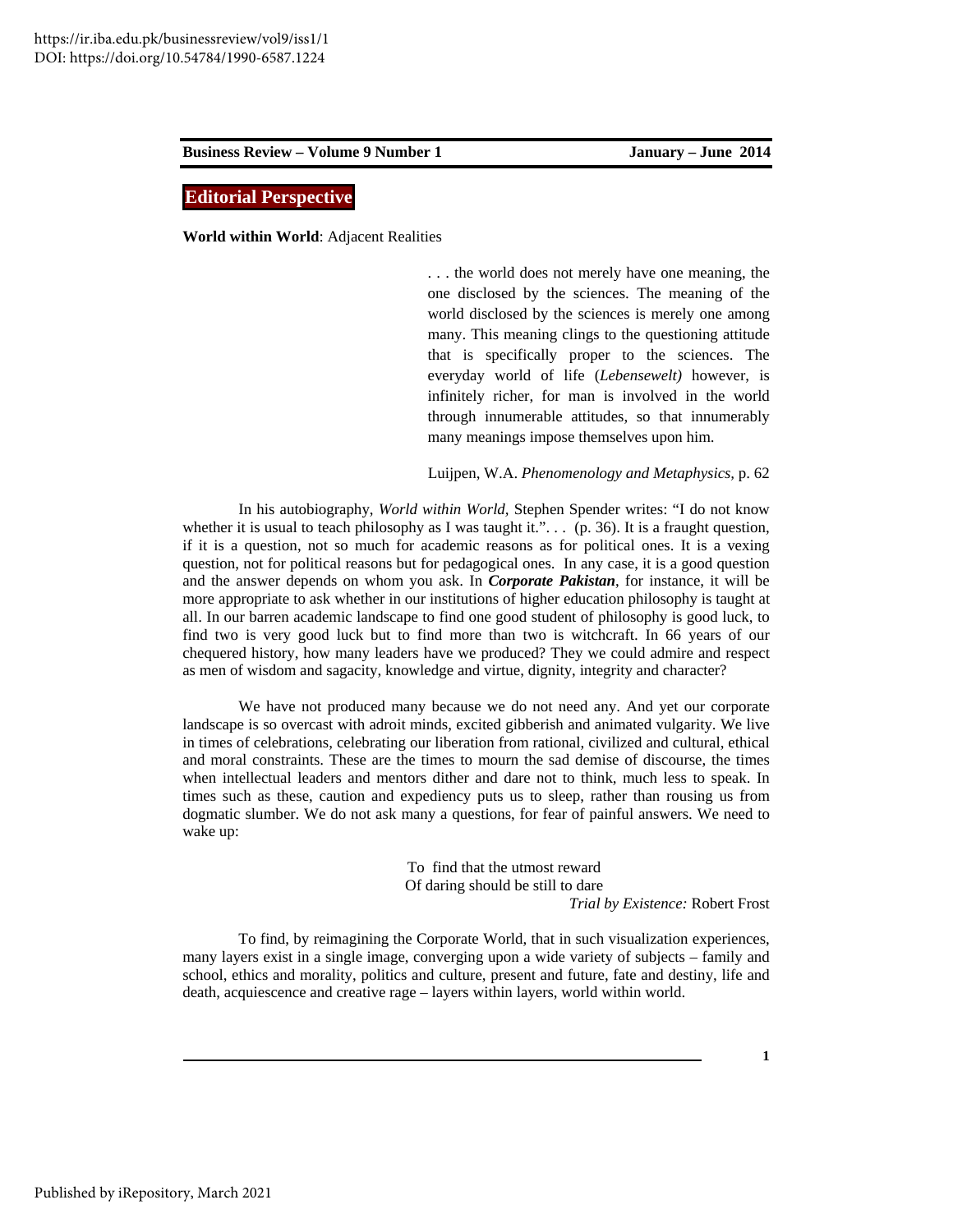The world we have been thinking about and rambling through is the romanced world of a philosophically minded Corporate Thinker. It is a world of sharply nuanced narratives, both in verbal and figurative sense. The discourse, comprising of these narratives, is spread over the entire corporate landscape. Corporate reality has many faces and each one of these narratives adds to the *gestalt an* unity, which, we are aware, transcends any given profile of the corporate world.

Our Corporate Functionary does not feel very comfortable with such descriptive expressions as "world within world." He thinks these are imaginative or poetic metaphors. He is right. But, it is also true that, in fact, his observation reflects the paucity of the corporate language, bereft of ideas and ideals, existential predicaments and humanistic intuitions. Corporate language is replete with numbers, percentages, ratios, proportions, symbols, figures, charts and diagrams etc. In the corporate world, children are born in *fraction,*  they live, suffer and die piecemeal; they are numbers not humans.

The word play in **World within World** is inspired by the phrase's evocation of folding in on itself. That is what makes it such an effective metaphor, like,

> آنئپہ در آنئیہ، افسانہ در افسانہ اے ہمدم دیرینہ، اے محرم برگانہ

But there is a logical paradox inherent in the evocation, similar to the belief that the world of tomorrow will boomerang and rebound past the barriers and adversities and change the world of today. Such a belief may not change the past the future but when it fuses into our own identity, scripting an autobiographical narrative, it is likely to reflect *reality* and *truth*  and quite powerfully condition what we desire, even if it is not desirable. Let us call it the *pragmatic paradox.* The conflict between *desire* and *desirable (as value)* converges upon human nature with the subterranean forces submerged in human consciousness. These forces, if they are not creatively, morally and transcendentally managed and used for remaking man and **man's-being-in-the-world** and if they are not predicated on truth, can destroy man many times over. The hyphenated phrase comes from Martin Heidegger's *Being and Time* p.78, and it must be seen as a compound expression. It is intended in contrast to the specialized notions about human nature, held by various sciences, that man's-being-in-the-world is an existential predicament and almost a moral condition.

That is the domain where *Corporate Executive* is bound to feel his existential solitude. That is the time when his interface with himself makes it more vibrant and daring. That is when he understands the anguish of "a moral person living in an immoral society." It is a lonesome life, as that of a "long distance runner". In the teaching and in research too, it is a lonely endeavor; almost pedestrian. But to go anywhere at all, you must go all the way, alone.

Pragmatism rest upon its central thesis that *whatever works is true.* The Pragmatist measures the meaning of truth on the success scale of *workability.* A little reflection reveals that it is not just a pragmatic proclivity; it is also Machiavellian temptation for *expediency* and a nuanced Darwinian narrative on *survival* of the fittest. To be a pragmatist, however, one must demonstrate acceptance of its thesis with regard to the place of truth and value in corporate discourse.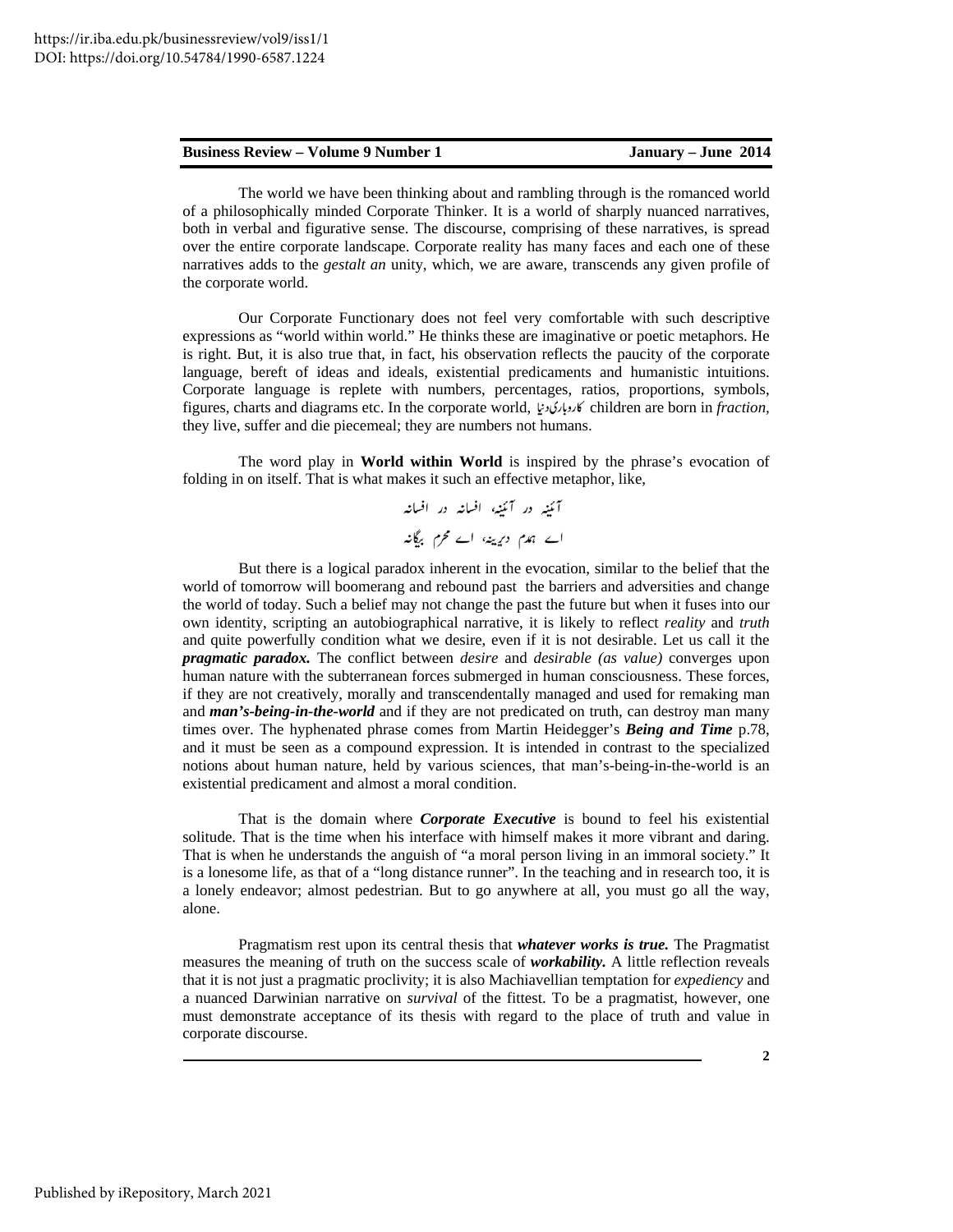Equally paradoxically, in the worlds dominated by "*scientism*" and "*behaviorism*" reality is measureable and quantifiable reality; it is what the thermometer can record and not the distress you feel when you are suffering from high fever. A behaviorist is not interested in the lived-world; little does he know about experienced reality. Observable facts and overt behavior is all that we need to know to theorize about man and his nature. James E. Royce, in his book *Man and His Nature,* has asked the question: "How can you tell whether a being is human or not?" (P.4). It is a question that reverberates throughout 398 pages of the book.

### **The answer?**

A more inclusive and flexible paradigm of human nature is called for if it is man in his infinitive mystery that one wants to fathom.

Human nature is a broad term. It includes logical, instinctive and socio-cultural tendencies. It involves moral and aesthetic values that are an integral part of hum personality. Our understanding of human nature involves the time honored way of developing a sense of how these forces play out in the life of man. The ontogenetic evolution of man extends beyond the biological evolution into the realms of music, art, poetry and literature as the essential components of a well-rounded personality. So, how natural is human nature, is a question that must be answered with certainty if our understanding of the World within World is going to have any meaning at all. It is an aspect of man's being-in-the-world as a human being. It is a heroic moral search for the meaning of man's being *in* the world. As a human being, man has his being in the world in the mode of becoming in the manner of transcendence. He is *in* the world not the way a chair is *in* the room. A chair cannot think, decide, choose, or desire to be something else, better than a chair or walk out of the room, to be somewhere else. A chair is condemned to remain a chair and in the room, forever. The search for the meaning of human nature converges upon the sense of the *preposition in.*  Therein lies the whole mystique of the two worldviews. If the *Corporate World* goes to pieces, it will not be because all the **Enrons** collapsed but because we failed to formulate a satisfactory concept of the nature of man; as a human being.

The paucity of corporate language and the quantitative and measureable concept of reality in the corporate worldview is responsible for a great deal of obfuscation and dehumanization of human nature. In the Corporate World, which exists within our world as an adjacent reality, life is measured in terms of "profit and loss", contrary to our belief that life, as it is lived, surpasses and transcends such mundane considerations. Life, as an existential predicament, is a radical self-understanding and self-becoming in an absolutely non-adventitious consciousness of life.

But we must respect the Corporate Functionary for being a good disciple of Wittgenstein, the exponent of linguistic philosophy and the author of *Tractatus Logico-Philosophicus***.** "The limit of my language," said Wittgenstein "is the limit of my world". Indeed. Our construction of reality and our imagination of the world, as Piaget has amply

**3**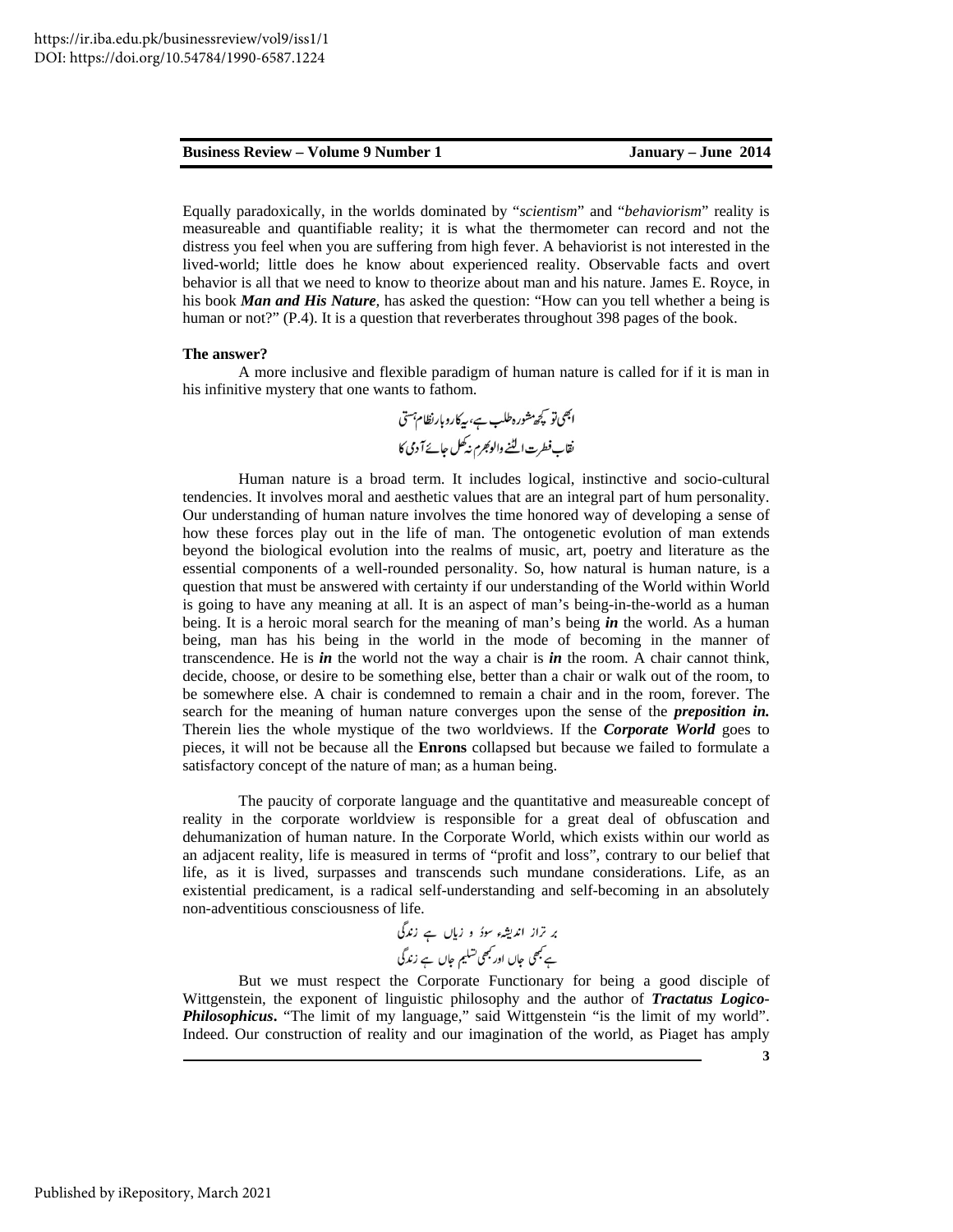demonstrated, depends upon the language we speak and the way we intend the meanings of the words we use and that human nature, in the concrete, is a product of socio-cultural and linguistic development.

The second aphorism of Wittgenstein's reflections on the relationship between language and the world is that "whereof we cannot speak, thereof we must remain silent." Of course, this is not an excuse for mysticism; rather, it is an expression of our knowledge and understanding of the worldliness of *the world. The world* does not exist; only *the worlds* exist. *The world* is a vacuous concept; empty and without percept. It does not belong to anyone and no one belongs to it. It has no adjectival qualification. It is not yours or mine, ethical or moral, progressive, dynamic, retrogressive, good or evil just or cruel . . . Not *the world* but *the worlds* exist and corporate world is one of these many worlds. Hence the pluralistic idiom. Only the worlds exist and the worldliness of each world, existing within *the world*, is a relative fact, relative to the world as a lived world. It is a contingent possibility and not a permanent reality.

In our very simple epistemology, corporate world covers the totality of man's *beingin-the-world*. Corporate is an adjective and its meaning is not very easy to articulate. It is a word added to the world, i.e., to the noun. As such it describes a quality or modifies a meaning. Hence, not just the world but the corporate world. The noun or prefix changes the meaning of the world. The world, therefore, has no meaning and does not exist without an adjectival qualification. We live, each one of us, in a world which belongs to us and to which we belong. We, all of us, live not in different worlds but in the same world differently, in worlds within the world.

That is the context in which our thinking about man and the world must take place. Each world, including the corporate world, is subject to its inner laws of development and these laws, in addition to the coefficient adversities of the surrounding circumstances, determine the range and the extent within which an individual can become what he is *capable of becoming*. The emphasis on **capability** is meant to put in perspective the "**freedom of will**" and "**the way we ought to act**".

The critical premise here and the underlying sentiment is the convoluted belief that *we are free to act in whatever way we like.* It is a narrative that must be challenged with the full force of creative imagination and the will to truth. Let us take it for granted and let us show that we have the creative ability to transform the *is* into *ought* and the *fact* into *value* to know the difference such a mindset will make in our being in the world. Let us live dangerously, i.e., creatively and find out how much damage it can do to our being in the world. So, the "world within world" is not such an offensive phrase after all. It is a nuanced and biased motif of our Corporate Thinker who is a phenomenologically biased person committed to *rethink* his thoughts and *reimagine* the world*.* As a methodological device, such a radical attitude is necessary to face our subjective impediments and the adversities of our existential situation to become wiser to the world. Our Corporate Functionary eschews thinking and has no patience for retrospective wisdom. He has not constructed an official narrative which may be considered a methodological device for engaging in a radical critique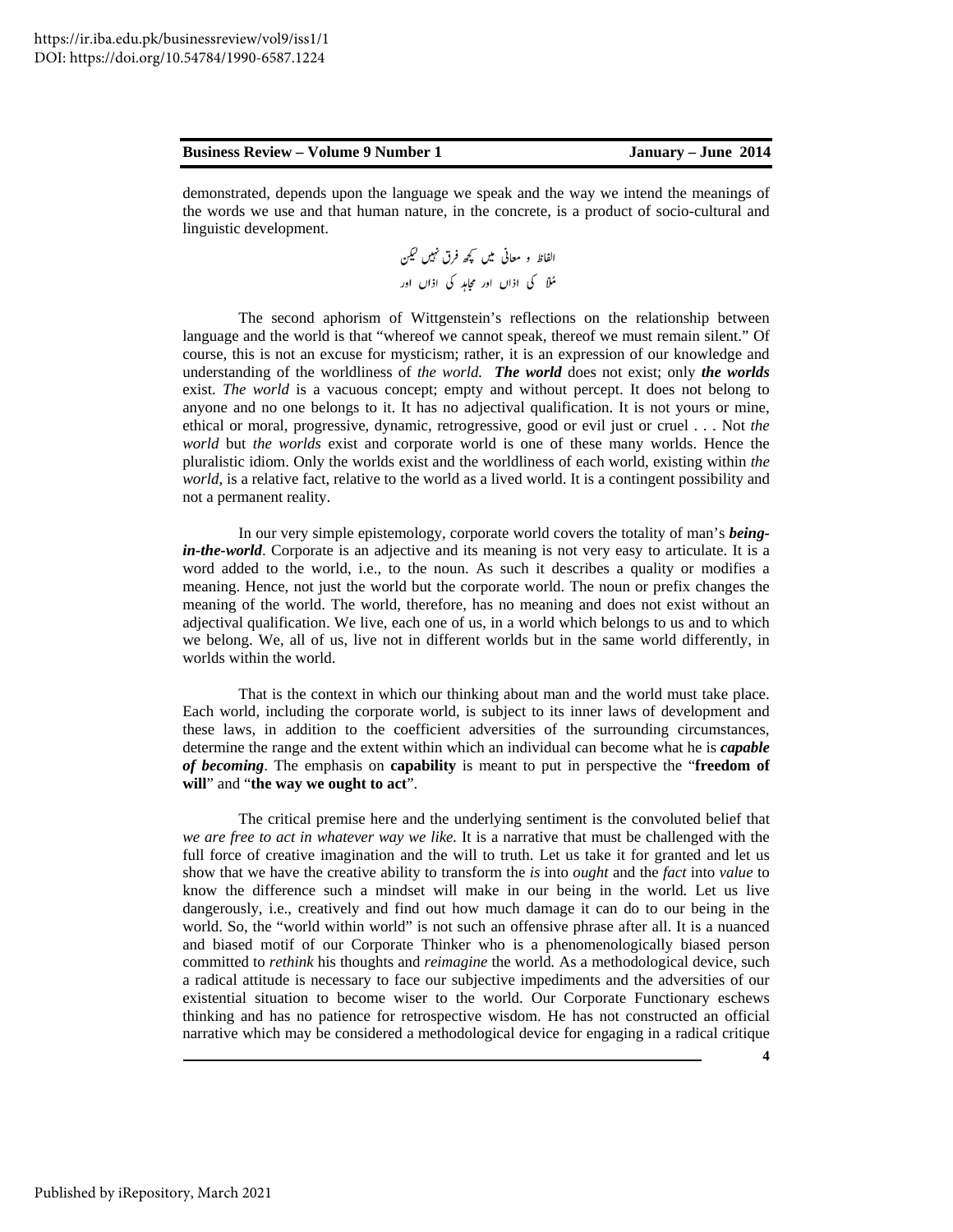of the way the corporate world *is* and a radically justified knowledge of the way it *ought to be*. It is a question of unified and unifying vision, transcending both, the *thus it* is and *thus it ought to be* towards the *yet to be,* in search of the *world to be.* The Corporate Functionary need to construct a narrative which has both in-depth meaning  $\delta v$  and open ended perspective. گیرائی

Professionalism demands a radical change in our attitude towards the existing corporate paradigm, if we hope to enlarge and deepen our corporate worldview. To this end, we need a language that can sustain the dynamic variations of a constantly changing world; its permanence in change. A language that is, as a spoken language, prone to acquiescence and *status quo,* creates the feeling that life is on hold and transcendence, movement, meaning, value, change and growth have all withdrawn and fled from *the world.* Little wonder, we feel as if we are living in an environment which, in its surrounding, is a linguistically determined world. What our Corporate Functionary has to do as a professional imperative, is to construct a personal narrative with a pluralistic idiom and with the whole fabric of his thoughts, ideas and emotions, creatively woven around his motif, with all his intended rationalizations built into the imaginative vision of the world.

Remembering that only worlds exist and these worlds are adjacent realities, existing within *the world;* each one of them a world within world. It is a substantive phenomenological observation that none of these worlds have fixed or permanent boundaries or demarcations, other than those drawn by creative imagination. They overlap and intercede dialectically enriching and being enriched incrementally by participating in the shared meaning structures, value judgments and moral order. These worlds are constantly changing in a changing world, acting and being impacted upon each other, struggling to enlarge their sphere of influence by narrowing down or ignoring altogether, the territories and the landscape that belongs to the adjacent world or worlds. Frictions arise and conflicts emerge when the worlds clash and intrude into the adjacent worlds. The primary causes of cognitive dissonance, emotional aberrations, attitudinal dispositions, biased assumptions, prejudiced and unexamined beliefs and ideas are inherent in their nature and flawed worldview.

The *world* is an inclusive category; it embraces the *worlds,* including the corporate world within its fold. It has a much larger nomenclature than any of the *worlds* which are circumscribed within as in an environment, like circles within circle. Diagrammatically, we find their symbolic exposition in deductive logic in the form of categorical syllogism. Corporate world invites generalizations and our Corporate Thinker is not averse to the notion that the *reality* philosophers have been searching for, has become, with the passage of time, Corporate Reality. In the realm of political and social action, it sounds like a thought from P.D. Ouspensky's *In Search of the Miraculous (Chapter 1),* but we need not venture to step into any mysterious domain. In search of the possible contours of the possible world, *the world as it ought to be*, *the world to be*, mere enthusiasm, idealism mystifications, good intentions or metaphysical flights are not enough. In search of the *Corporate Reality* they cannot point the **right path** and not even the **right direction**, in our search for the desired goal and in our quest for the desired end. Therefore, instead of indulging in metaphysical flights, we must remain true to the earth, as Nietzsche and Iqbal would like us to do. In search of a new perspective on *corporate world*, we need to make ourselves understand that due to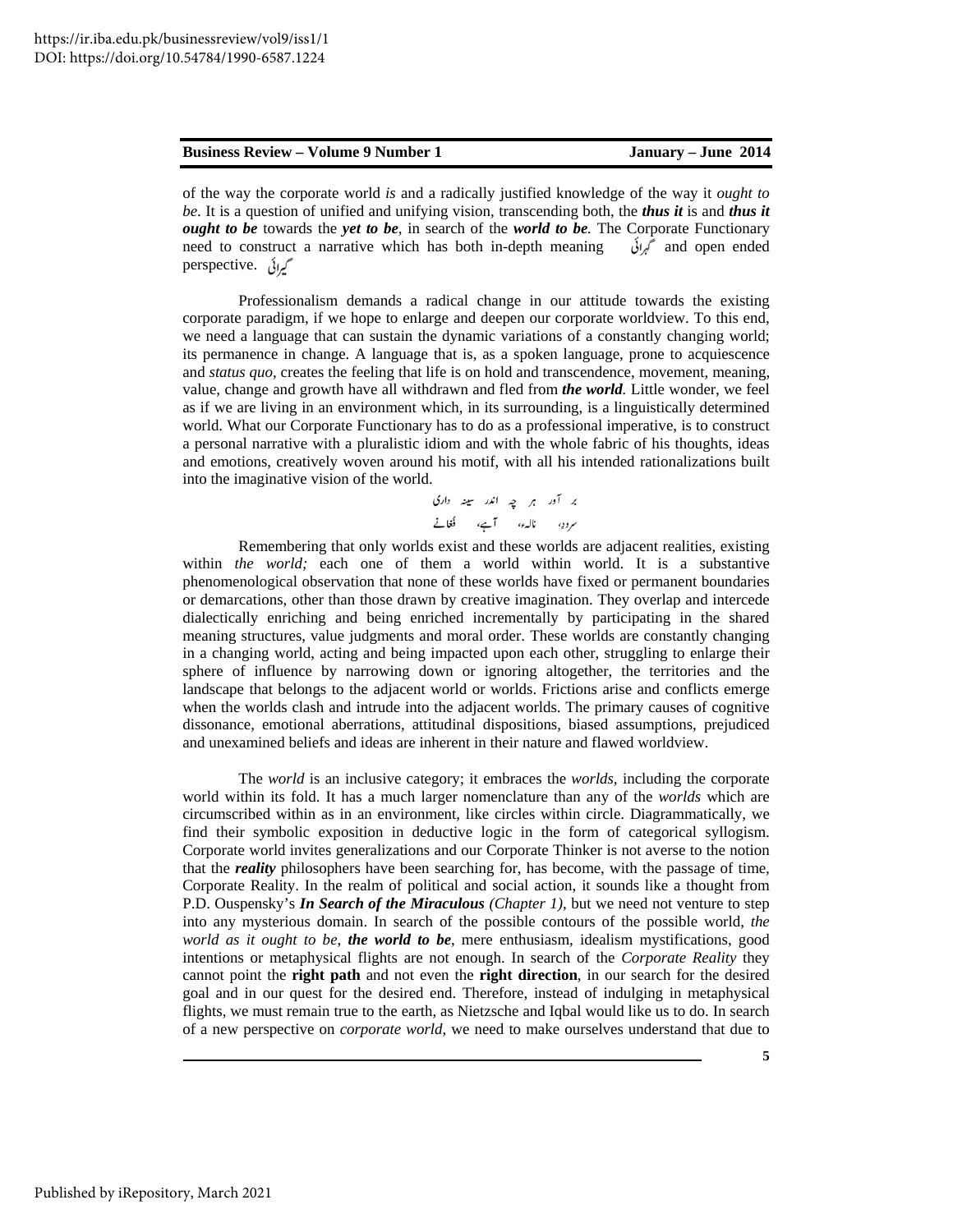our complacency, the forces, compulsions and propensities inherent in the *taken for granted* attitude have taken over our narrative by incorporating the linguistic and ideational structures conceptual and symbolic terminologies into "*it goes without saying*" discourse. More significantly, as we see in the *Corporate Pakistan*, the conflicts, contradictions, mutually exclusive and seemingly categorical structures coexist and overlap the interdependent and relatively independent meaning structures – not metaphorically but actually and literally. A radical examination and a phenomenological reduction of the naturalistic attitude is an extremely engagement situation and an onerous task, taxed with the burden of reconstructing the corporate world, while living in it as a world within world. It is hard but there is something heroic about the search for the moral meaning of *thus it ought to be.* It is a contentious task the Corporate Functionary has to face today. To retrieve and refashion the terminology that has already absorbed the biases and prejudices by being part of the language of the "given" corporate world is an onerous but extremely creative task. Our Corporate Functionary needs to radically examine the conceptual and meaning structures of words, terms of reference, relation category . . . to restore the corporate discourse to its unified dimension, free from fragmented and departmentalized tendency institutionalized in teaching and in research in the institutions of business education. We need to liberate our narrative from the bondage of naturalistic ramifications.

Once again, it is an arduous task: to construct multiple narratives with relative contours and nuances by putting the "naturalistic" and taken for granted attitude in *parenthesis* for radical phenomenological reduction, to transcend its nominal concerns and to find meaning in wealth and riches, profit and personal gains, glory and fame, power and authority. Legitimization of power is illegitimate if it does not enjoy moral authority and power destroys itself if it is not predicated on truth. That is where the Corporate Thinker comes in; to assume the role that is his: "tell the stories, invent the narratives, revive the discourse and dream on."

However, given the overwhelming temptation awakened by the lure of mindset, generated by acquiescence – will such a dream come true? It is a forlorn hope. "Hope is a waking dream" (Aristotle). It unfolds a World within Word. It demands a culture that is not risk averse, a culture that promotes the will to truth, encourages the desire to think creatively, inspires the passion for innovative ideas and enlightened leadership, firmly entrenched in the thoughts of usable past, is propelled by the futuristic and transcendental vision.

That is the context in which we need to see *the corporate world as it is*, holding the promise of the world *as it ought to be*, *the world within world*, a *dream within a dream*, a *circle within a circle*. It is a reality with all its flaws and imperfections, ready to embrace the *world to be,* waiting to be awakened by the breath of love and loving care of education; above all, by the creative imagination and the will to truth. Let us hope that someday, ages and ages hence, miles and miles away, this world will glorify the realm of possibility and make our dream come true. That will be the day, and what a day will it be, when, after a long last the *world to be,* will manifest itself as a fulfilment of man's socio-cultural needs, ethico-moral propensities, political and economic aspirations. That will be the day when we will know, and for the first time, that this world has always been there, for the taking; but we will not have it. This world within the world in which we live, has always been there waiting for an imaginative interpretation by our creative will, to be rescued from its anonymity, to be awakened from its slumber.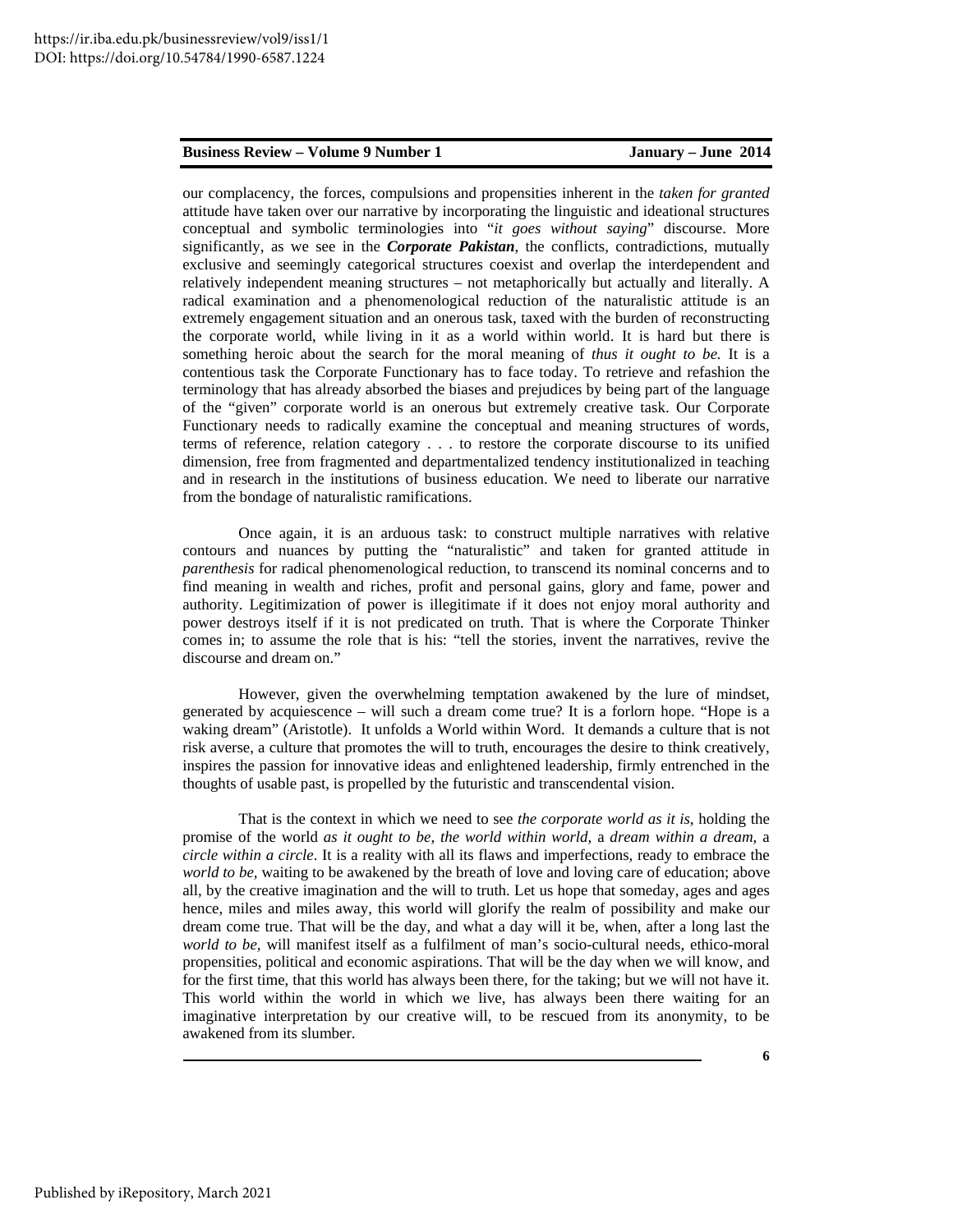In this undertaking, apathy, lassitude, acquiescence, false sense of reality and feigning ignorance about it, fear, hatred, jealousy and prejudice, greed and resentment are venomous antithetical forces. These subjective impediments must be fought out to the end and absolute victory. The engagement produces a mindset with enormous consequences and dire moments of distress. With each failure and ineptitude, *status quo* consolidates its resources, enlarging its territories in the corporate landscape. Conceit, deception, lies, bad faith and greed become more and more stratified into significant and rampant adversities with all-consuming resolve to remain untainted by the questioning look. However small the victory and victory is never small by any measure, especially if it is on the battle field chosen by your adversary.

The renewed and the fiercest combat is now in defense of your *mindset*. In your mind, the goal is set with well-defined objective; the path to be taken and the direction too; forward and onward to the finish. "A man is finished not when he is defeated; he is finished when he quits." (Mr. Richard Nixon)

As a narrative, it is an inflection point, reached as a consequence of our thinking and rethinking about the Corporate World – not piecemeal in a partisan make shift manner, or with the help of borrowed scaffoldings. But radically, co-creative and inter-subjectively; it is a constituency for change, reform, reconstruction and reconstitution, both as a coalesced silent minority and a vocal and articulate majority. This constituency is the reason, the meaning and the measure, of what the given world ought to be. They are the ones who live in the world within world and the dream they are dreaming offers an opportunity to craft a narrative that entails promises to be kept, barriers to be crossed, songs to sing. They live the task of confronting *status quo* by pushing the exclusive category "thus it is and it cannot be otherwise" to its farthest limit and hiding place. As a point of creative inflection, they impose upon the Corporate Functionary the task of negotiating between "thus it is" and "thus it ought to be" in our quest for the *world to be.* 

Paradoxically, however, acquiescence, world weariness and benign indifference comes laden with an extremely powerful sense of certainty that future does not hold for you more than who you are and more than what you have. Hence, the "thus it is and it cannot be other than what it is." For some, it is far better than the painful certainty of knowing that you will always remain incomplete and unfulfilled. For man, as a journeying self, is it not better not to have embarked on the journey, knowing that after all the journeying, you are destined never to ever arrive, that you will always have "miles to go before you sleep"? The lure of such a mindset is hard to resist. Its charm works insidiously. It has a fascination hard to defy. It has its own logic and its tacit assumptions work mysteriously; in the silence of man's heart. They who are moved by it are forever encumbered by change. They love self-sameness; they celebrate permanence.

In dismay and despair, they who venture to enter the battlefield are the critics of such a world-view and mindset. They have noted that without yearning and a passionate desire for the *world to be,* we shall solve very few of our problems if we turn our back on change and movement in the corporate culture. Such an attitude leads to stagnation. It arrest the movement of a dynamic, creative, and progressive image of perfection that transcends the *given* world as it is, expanding our imagination of the way it ought to be. What is needed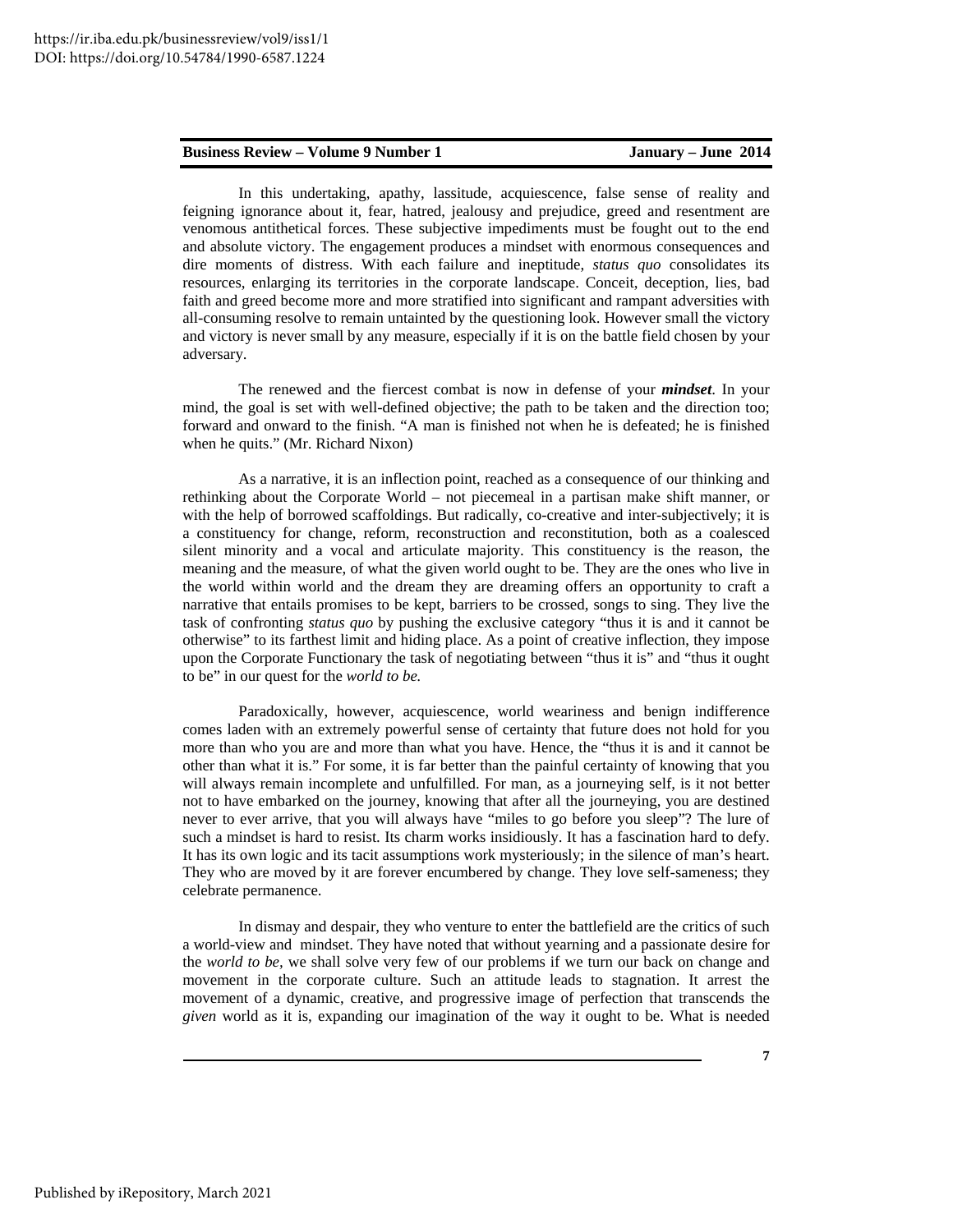therefore is the creative discontent of human consciousness and the need to strengthen its internal movement towards the *yet to be.*

The internal movement of thought in Corporate Culture and the transcendental movement of consciousness both suggest that the "yet to be" extends beyond the "given", into the anticipation of its perspectival unfoldment – the "not yet", the occluded, the hidden and the obscure. It follows that no limit can be prescribed to it. It cannot be stigmatized into "it cannot be other than what it is." Its transcending nature follows an impulse which is always urging and beckoning us to something further and farther still. That is its strength but, from the naturalistic point of view, also its weakness. It sets up, an infinite ideal which, it is said, is impossible to realize.

But, when we realize that man is a creature who has his being in the manner of becoming, it is bound to result in a radically altered attitude and a mindset with regard to our understanding of his being-in-the-world. It adds a new meaning to his hyphenated relationship to the world. With this radically changed outlook, man inhabits the world transcendentally, redefining the meaning of his being-in-the-world, pushing the limits of the *worldliness* of the world, farther and farther beyond the horizons of the "given" world. Now, with this new meaning of what it means to be in the world, acquiescence, world weariness, resignation to uncritical, unquestioning "thus it is and it cannot be otherwise" become simply matters of acceptance, rather than creative and evaluative judgments. Now, nothing goes without saying and nothing is taken for granted.

With this phenomenological attitude and the operative constitutive intentionality of man's consciousness of being-in-the-world, it becomes clear that consciousness is not only the *consciousness of something*, (the world, a person, a belief, an assumption, etc.), it is also, and at the same time, *consciousness of something, as something*, (as moral, or human, good or evil, just or unjust, etc.) In that point of intersection between the *objective* and the *subjective*  is rooted the phenomenon of interpretation. All *experience*, like all *consciousness,* is interpreted experience. It is experience *of* something *as* something. In that moment of encounter are hidden the multiple narratives pertaining to *truth* and *reality, value* and *judgment, thought* and *emotions* . . . and the whole gamut of man's being-in-the-world, highlighted and underplayed, by man to keep the changing variations in perspective. That is when we see not a different world but the same world differently. What we see now is the "given" world *as it can be* and therefore *ought to be*. That is the meaning we give to the *world to be.* 

Now, his being incomplete does not cause man to grieve or to lament; rather, it results in a joyous wisdom and a shared sense of his being a human being. He does not feel embarrassed over his not being what he is capable of becoming. Rather, he draws courage and strength from his consciousness of human predicament and an inborn and intrinsic sense of his being a member of the community of ends, dialogically and inter-subjectively, engaged in creative and co-creative acts with due respect for the humanity of man and the frailties of human nature.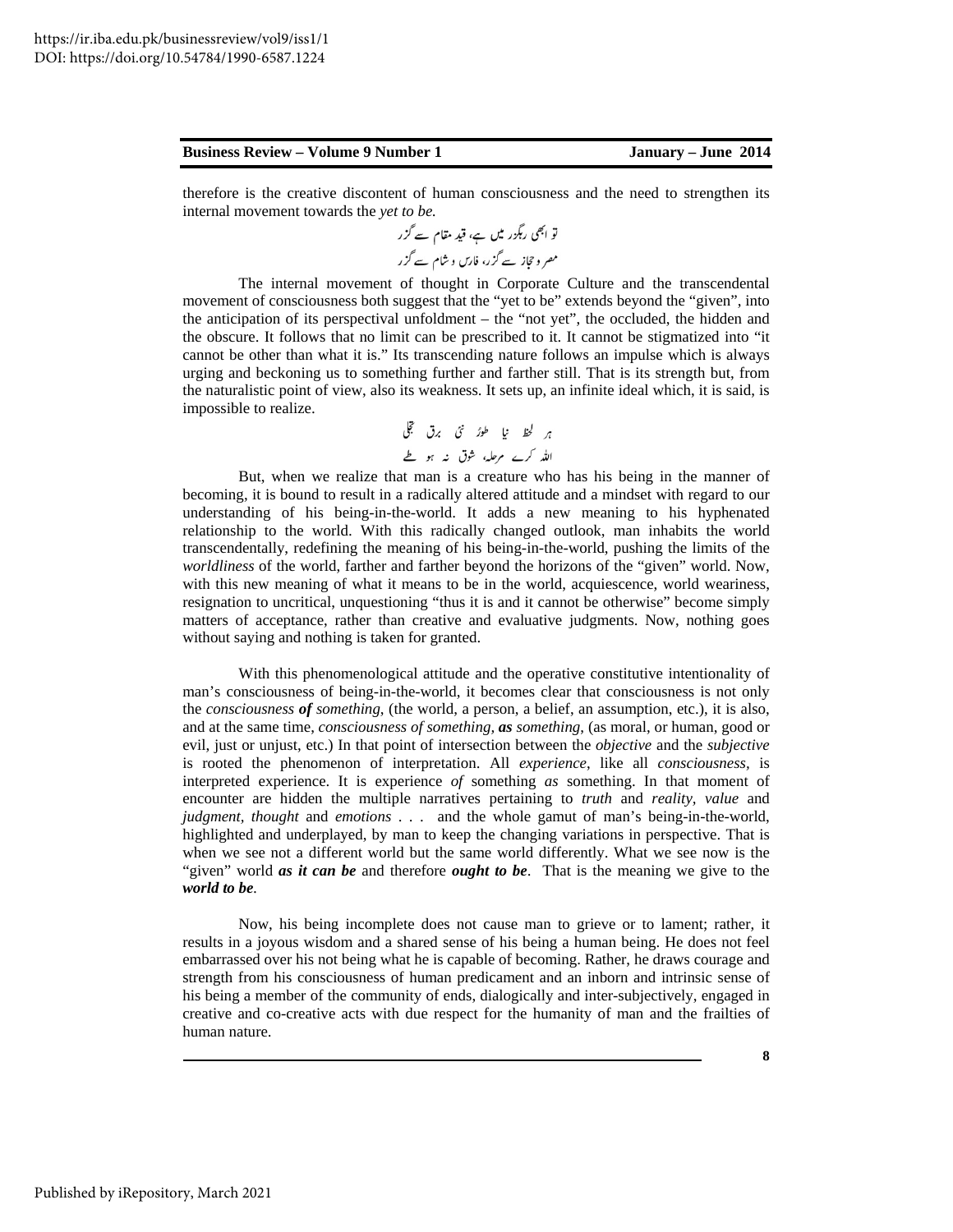A new man is born with a new worldview, a new mindset and the consciousness of what it means to be a human being. It unleashes tremendous creative energy, freedom and liberty, a restlessness of being in the manner of becoming.

> موجیم که آسودگیء ما عدم ماست ما زندہ از آنیم کہ آرام نہ گیریم

In its influence, it is a momentous discovery and an event of tremendous significance. After the event, neither the life of man, his worldview or his place in the world is ever the same again. It is like the revelation of "*I am*".

"Only that truly exists which can say 'I am? It is the degree of the intuition of 'I amness' that determines the place of a thing in the scale of being." Iqbal, M. *The Reconstruction of Religious Thought in Islam*, P.45

The maladies of Corporate Executive are many and deep and the virtues he embodies are very few and superficial. His maladies are rooted in the field of his consciousness and his world-view is flawed with grave and fatal problems. Among others, they pertain to the

- Loss of center of value
- Loss or a diminished sense of selfhood and, a
- Gradual eclipse and disappearance of transcendence from the worldliness of his world.

In this context, the need to reshape and redefine the corporate narrative gains an added urgency. It can be delayed at the cost of grave consequences. It cannot be postponed indefinitely without minimizing the role of the institutions of business education in crafting public attitudes and without undermining their corporate ethos. It is of utmost importance for us, teaching in the schools of business education, to have a clear perspective on how the corporate discourse addresses these issues by developing the concepts of virtue, nobility and character, particularly in relation to *decision* making*,* and the exercise of *power* and *authority*  in the corporate management. It is therefore important to remember that whosoever exercises authority and power in the Corporate System, decide, by his own will, to act as "a member of a Kingdom of ends" and a stake-holder in a shared 'moral order'. Equally important for us is to have a clear view about how our corporate narratives can help us transcend *accumulative*  calculus and *quantitative* expansion of self-interest and profit motive. Equally important is an understanding of the ontological flaw inherent in the role of propositional logic in corporate thinking. Propositional logic is based on propositional statements. It is concerned with the logical and linguistic validity of proposition, without making any existential claims. But, "sugar is sweet" is not a sweet proposition. And yet, "he who has tasted, knows", is a refrain from Imam Ghazali. Knowledge is the taste of knowing. Knowledge as an instrument of a social action and education a vehicle of cultural change are both integrally related as aspects of man's ontogenetic evolution. In life, it is the ontogenetic aspect of knowledge (*Knowing* as *Being)* that matters. Such knowledge is an existential event a challenge to man's creative will and an apotheosis of his moral and ethical valor. It imposes upon our students, as seekers of knowledge, the heroic task of proving to themselves, that man is not a Leviathan, by living in contradiction to

> "Man is a wolf to his fellow man." (Hobbes)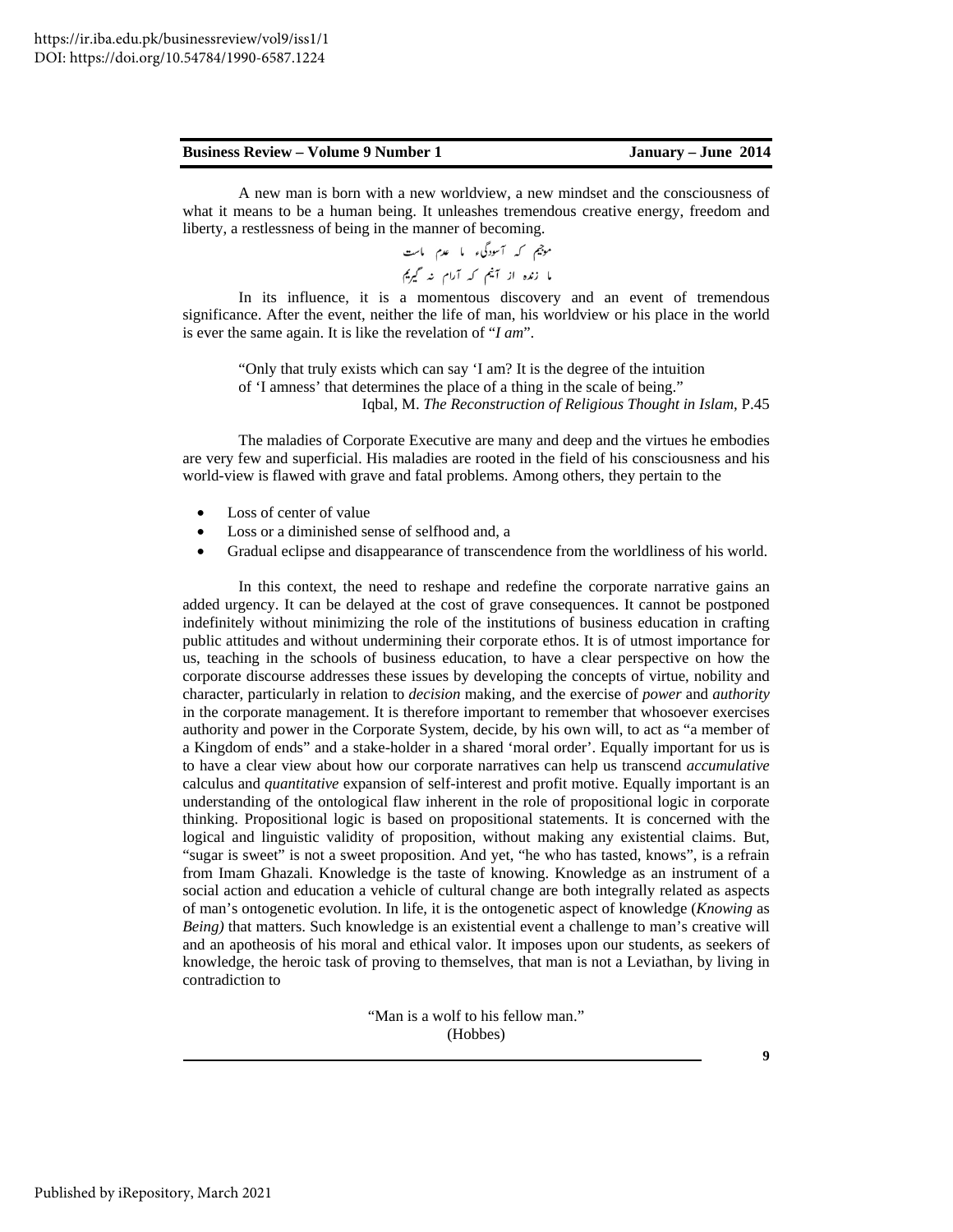*.* 

*Education* in its intellectual, ethical, moral and imaginative intensity must, ultimately, lead to the revelation that art, philosophy, liberal ideas and humanistic proclivities do not grow in isolation. Together and in conjunction with others, each one of these components of the corporate culture deepens and enlarges the unified and unifying existential and experiential view of knowledge. A transcendental perspective helps us realize that each element should be understood separately and together as a *gestalt,* to craft public attitudes. It impresses upon the mind and the heart of the corporate executive that "*stewardship is of total management*". Ethical development and the politics of corporate experience too, used as the indicators of change, determine the nature and scope of corporate governance. They make us see how they impact upon each other and, together, how they can be used to make lasting and positive changes in the totality of the corporate system and in any one of its components. Thus, using change and movement as the dominant metaphors, juxtaposed in unison with the transcendental view of life and corporate reality, Corporate Functionary can arrive at a radically whole new way of looking at man's being-in-the-world. This will provide him an insight into *human nature* and how the *worlds exist within worlds* and *how the worlds exist within the world* 

Alexis Carrel wrote *Man, the Unknown* in 1935. A remarkable book, for more than many reasons. In the first chapter: *The Need of a Better Knowledge of Man,* Carrel says:

"Naturally, all these sciences arrive at a different conception of their common object. They abstract only from man what is attainable by their special methods. And these abstractions, after they have been added together, are still less rich than the concrete fact . . . Man, as known to the specialists, is far from being the concrete man, the real man . . . But he is also the poet, the hero, and the saint . . . also the tendencies, the conjectures, aspirations of humanity."

Much later, on p.286, in the Chapter on *The Remaking of Man,* Carrel says:

"Why should not some individuals sacrifice their lives to acquire the science indispensable to the making of man and his environment? . . . The weakness of many of the scientists whom we meet in universities and laboratories is due to the mediocrity of their goal and to the narrowness of their life. Men grow when inspired by a high purpose, when contemplating vast horizons. The sacrifice of oneself is not very difficult for one burning with the passion for a great adventure. And there is no more beautiful and dangerous adventure than the renovation of modern man."

This is how all great men live. In his *On Heroes, Hero Worship and the Heroic in History,* Thomas Carlyle calls them "beginners". "A great man is a beginner precisely because he sees further than others and desires things more strongly than others."

Carlyle's *Hero* belongs to two worlds and dwells in a world within World. He has a clear vision of what needs to be seen; our dimly visualized ideas. He feels more intensely; e.g., our half felt emotions, the things we love or do not hate. He is the medium. He does not gloss over the present fault lines while searching for the future possibilities.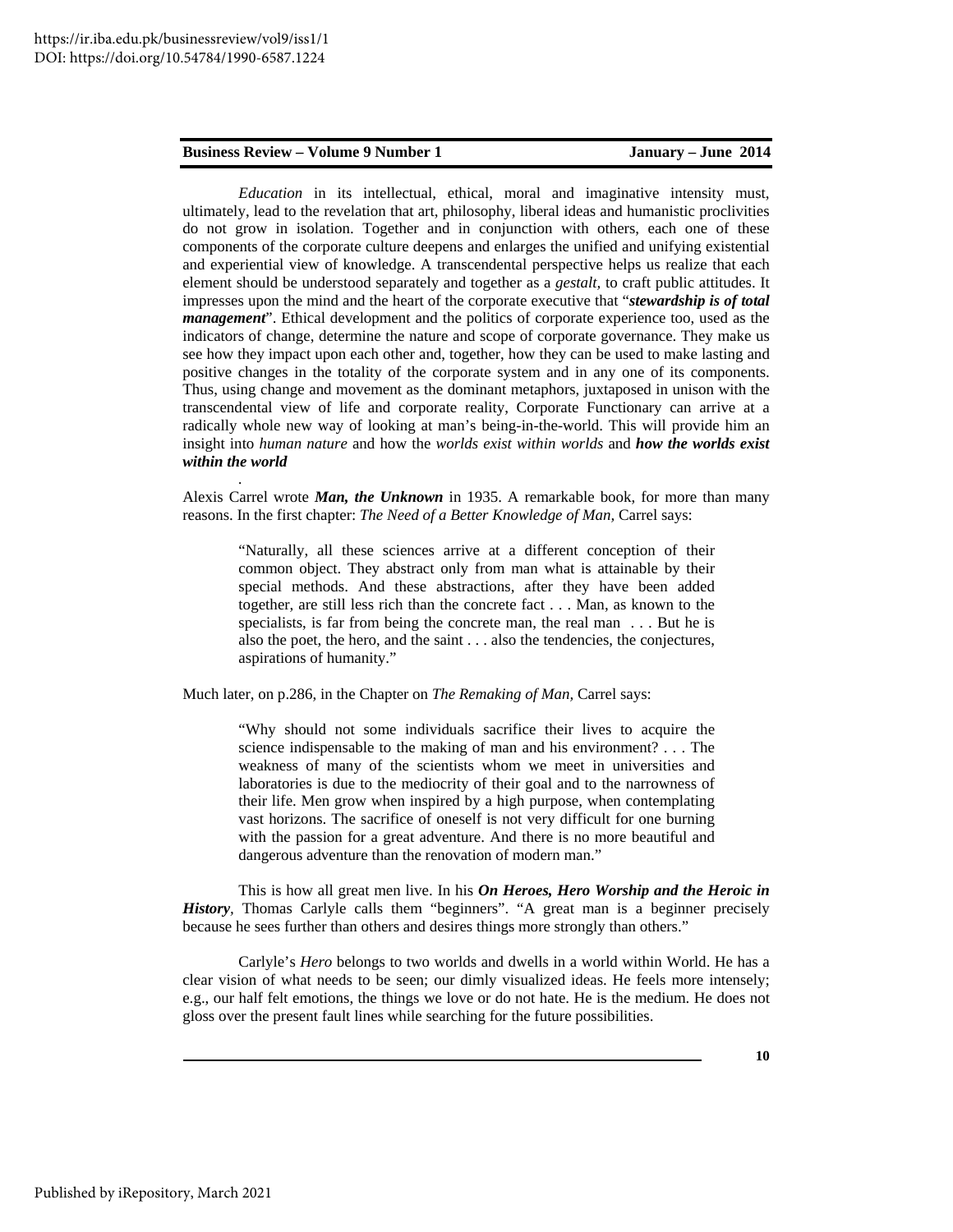Carlyle's *Hero Worship and the Heroic in Human Affairs* converge upon the lives of those who believe and are inspired by an ideal larger and superior to their circumstances in life. By their mindset, they are galvanized into a perpetual struggle between their creative will and the forbidding adversities of their being-in-the-world. Their creative will, e.g., the will to truth, renders obsolete the belief that things grow better continuously and constantly. How many times have we been betrayed by the belief in linear progress as a constant improvement over the previous and past stages of development? To believe that the future or human destiny is predetermined by the "moving finger" is to believe *fait accompli.* It is taken for granted, as irrevocable.

Carlyle's Hero is the medium and it is his historic role in and through him are meditated and facilitated the tensions and distresses, conflicts, hopes and despair of his time. "Carlyle wrote emotionally his language expressed passion; love, hate, enthusiasm, or scorn; nothing left him unmoved, not even death."

Carlyle constructed his discourse on Heroes and Hero Worship in dire contrast to personality cult to make the nobility of their character, invincibility of their self regard and pristine and distinct perception of their *own-ness*, their defense against inauthentic modes of being, particularly the temptation to capitalizing on the inheritance of the culture of patronage and nepotism. They are not, by virtue of their heroic attitude and mindset, share holders in any enterprise built upon adulation, psycophancy and beaurocratic temptations of our times.

Like immoral Kant, Carlyle was a staunch critic of Pure Reason. He had no taste for *scientism* and its objective acting culture. He detested intellectual obstructions and philosophical aloofness. Reality, he believed, must have a human face and our being-in-theworld must beautify the human metaphor. Our Corporate Thinker believes that it will not be a rash assumption to say that it is Carlyle's narration on corporate reality with strong reservations about abstract, speculative metaphysical thinking, detached from the "world making" and "world shaking" acts. Like Nietzsche and Marx, Carlyle believed that the first, and primary task of a philosopher is to think that the thoughts about changing the world to make it better. To phrase it with Iqbal's admonition

and the eloquence of Faiz:

To this end and for that reason Carlyle's philosophical writings and narratives are strikingly different from those of Locke Hume, Macaulay, Pope and Fielding. He lived in the same world with them but differently; in his own way. Reverence for truth and love of wisdom are the criteria of judgment and the standard of criticism of all socio-cultural, ethical and moral, politico-economic, existential and religious criticism. Class distinctions, religious sectarianism, ethnic stratifications, partisan politics, corporate exploitation, trade unions are, one and all, "artificial products of human arrogance." The *worlds* within the *world* are inhabited by those who walk like angels and talk like angels but are devils in disguise.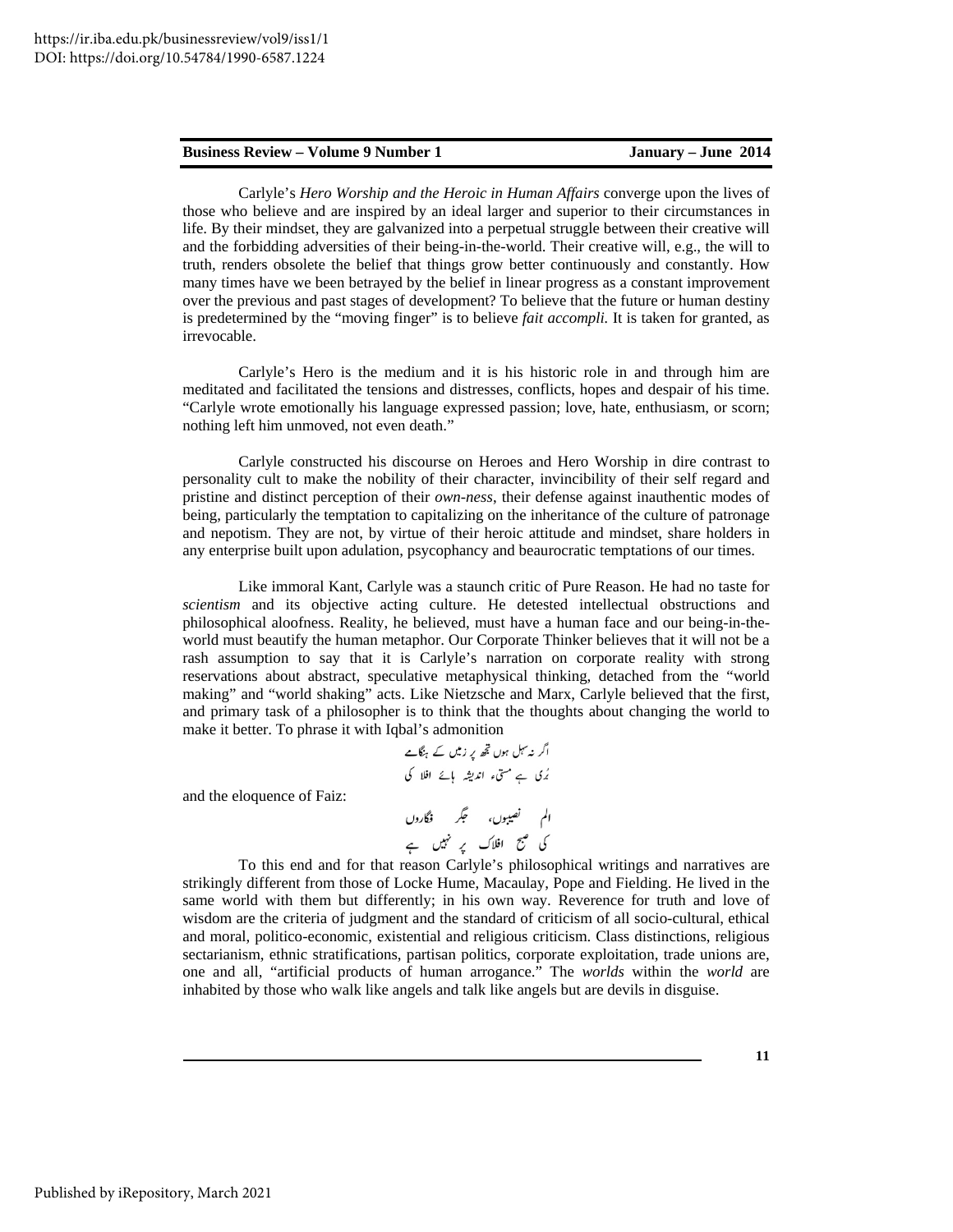Human condition can be made better and human situation must be improved as an imperative but not through such artificially and arrogantly construed "misfortunes of modern life". Our salvation lies in the continued spiritual refinement and increased educational development of the masses.

# **Carlyle writes:**

We have undertaken to discourse here for a little on Great Men . . . What ideas men formed of them, what work they did; . . what I call Hero- Worship and the Heroic in human affairs. For, . . . the history of what man has accomplished in this world is at bottom the History of the Great Men who have worked here. . . all things that we see standing accomplished in the world are properly the outer material result, practical realization and embodiment of Thoughts that dwell in the Great Men sent into the world: (Lecture1)."

Today, what ideas do we need from our *"Great Men"* and the "work they did" and the things they accomplished if we look at the Corporate Pakistan or the corporate world from inside out or outside in. We see a great deal of clutter outside and too much rot within. Who will do all the mopping and cleaning? Our corporate world is full of things that need to be undone; it is full of empty spaces that need to be filled with memories and fleeting moments of thoughts and ideas for tomorrow, if tomorrow comes. But, who will do the thinking and imagining? Who will dare to ask painful questions? Who will sing the sweet songs which tell us of saddest thoughts?

What kind of people do the kind of things we have done to ourselves? What kind of people are they who do not do to themselves, the things we have denied to ourselves? Who should we ask?; our Heroes. Our Great Men, our leaders, our teachers, our mentors, our guides, our parents – dead or alive? There, in that crone, over there, attended by years of neglect and discards rest out heritage – remains of the years of wasted youth, intelligence, discovery and culture; accumulated sorrow, grief, resentment, regret and shame, remembrance of the things we did not do but could have done and things we did but have forgotten to remember. Here, over here, rest and assortment of legacies and heresies: legacy of a hero who gave us PIA, our National Flag Carrier, the great people used to fly with. Not anymore. The man who gave us wings to fly through the wooly clouds and immense skies, to the far off places beyond the hills and high mountains, rain forests and thirsty deserts, lands and places beyond the last horizon, we never thought existed, that men, is gone. He is long gone but his legacy lingers on.

It is so long now that we have been heading in the wrong direction, even in those rare times of our journey, when, perchance, we were on the right path, moving in, what we thought, was the right direction. We never thought wrong detours can make the journey longer many times, time wise, and that in life, time is our scarcity. We never tried to understand our failing into the *yet to be.* To embark on the journey, it is necessary to know that the shortest distance between the two points is the straight line. Journeying is an adventure. In life, it is not wise to laugh at things which can make us cry, if we take time to think a little live a bottle to die a little to cry a little. Today, if we look at ourselves from